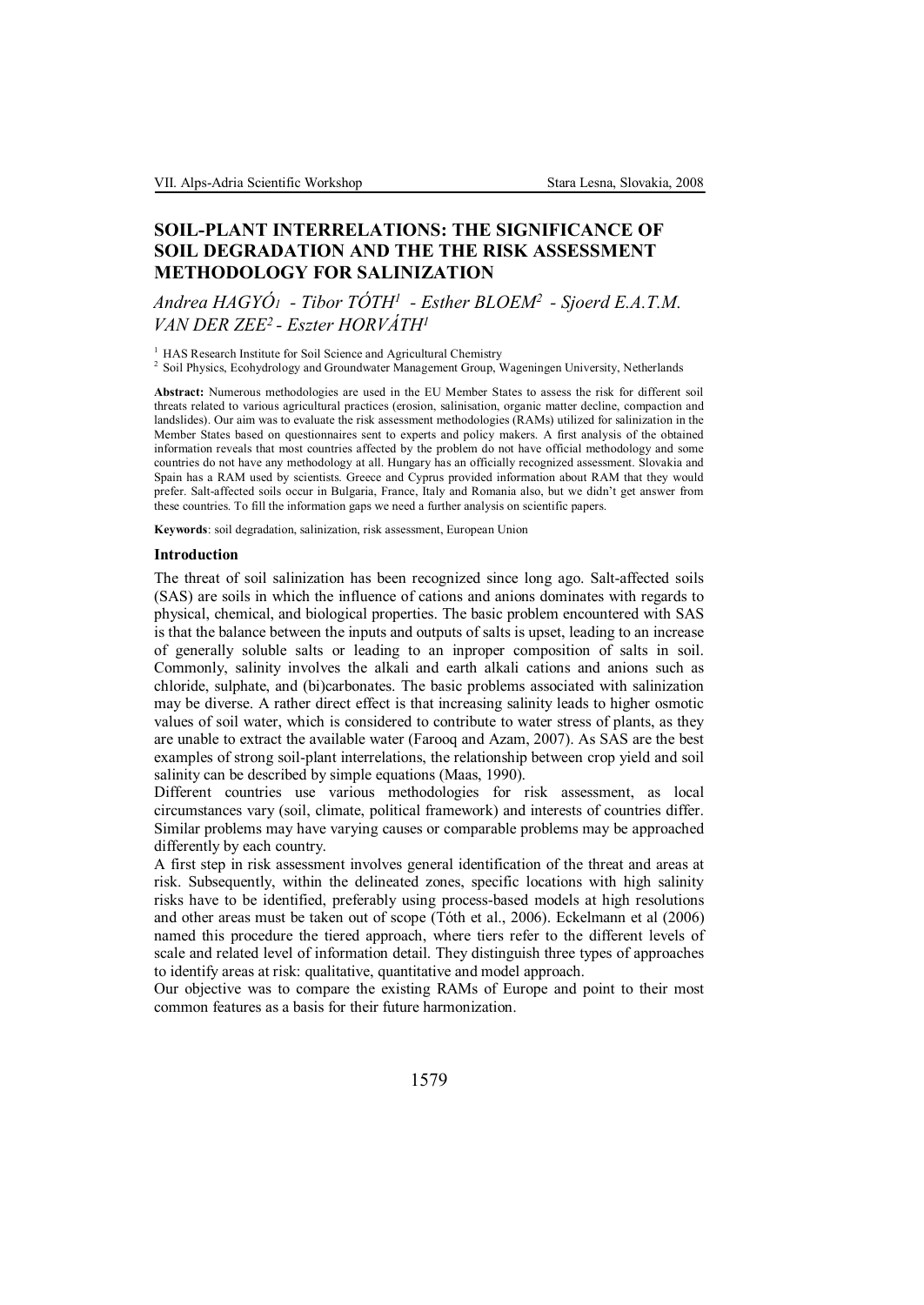## **Materials and methods**

We constructed two questionnaires, one for scientific experts and one for policy makers. The questionnaires have been sent to researchers and policy makers within EU25 member states in order to proceed to an inventory of methodologies used for assessing salinization risks.

The questionnaire for policy makers consists of general and specific questions about RAMs related to the five soil threats involved in the EU thematic strategy for soil protection (soil erosion, landslides, organic matter decline, compaction and salinization) and ranking of their priorities about RAMs.

The questionnaires for experts are divided by soil threats and are more detailed. The questionnaire for salinization is consisted of seven main questions about RAMs for salinization. The main topics of the questions were:

- General information: if the country has a risk assessment methodology at present or in development and if yes, how long has it already been in use. We asked for references and/or weblinks about the RAM.
- Input data: we offered possibilities to indicate what data are used by the RAM.
- Description of the RAM: questions allowed to evaluate the relations with policy, the sensitivity, the type of methodology and used techniques, the data quality, availability and time resolution, the geographical coverage of the RAM
- Output documents of the RAM: these questions allowed to describe the output type, scale and comprehensibility.

## **Results and discussion**

We received filled questionnaires from five countries. There are salinity RAMs in use in Hungary, Slovakia and Spain (Table 1.). Hungary has an officially recognized assessment. Slovakia and Spain has a RAM used by scientists. Greece and Cyprus do not have an implemented RAM, but they provided information about their preferred RAM. Salt-affected soils occur in Bulgaria, France, Italy, Austria and Romania also and there are areas at risk of salinization also in further countries (Macedonia, Ukraine), but we haven't got answer from these countries.

The questionnaire from Hungary can be divided into two RAMs. RAMHU1 is the evaluation of the Tisza River irrigation project (Szabolcs et al., 1976). It includes the survey of salinity and alkalinity status of soils and potential factors of salinization and alkalinization processes. RAMHU2 (Kovács et al., 2006) is the evaluation of TIM (Soil Protection Information and Monitoring System), a quantitative expert analysis based on temporal changes of monitored data covering the whole country representing all regions and soil types. The method uses statistical analyses between the groundwater depth and soil salinity. Conclusions are made based on the detected changes. RAMSL, the Slovakian RAM has been in use for 14 years. It is a qualitative weighting-rating system. It is used for monitoring purposes and has a geographical coverage for the whole country. The scale was not indicated and there was not any references given. RAMSP, the Spanish RAM (De Paz et al., 2004) is not used yet for monitoring purposes but it is planned. Spain does not have a national system; there are only case studies. They have regular data source for the implementation. For now, there are data for two years in time resolution of four periods plus irrigation periods and after heavy rain events per year.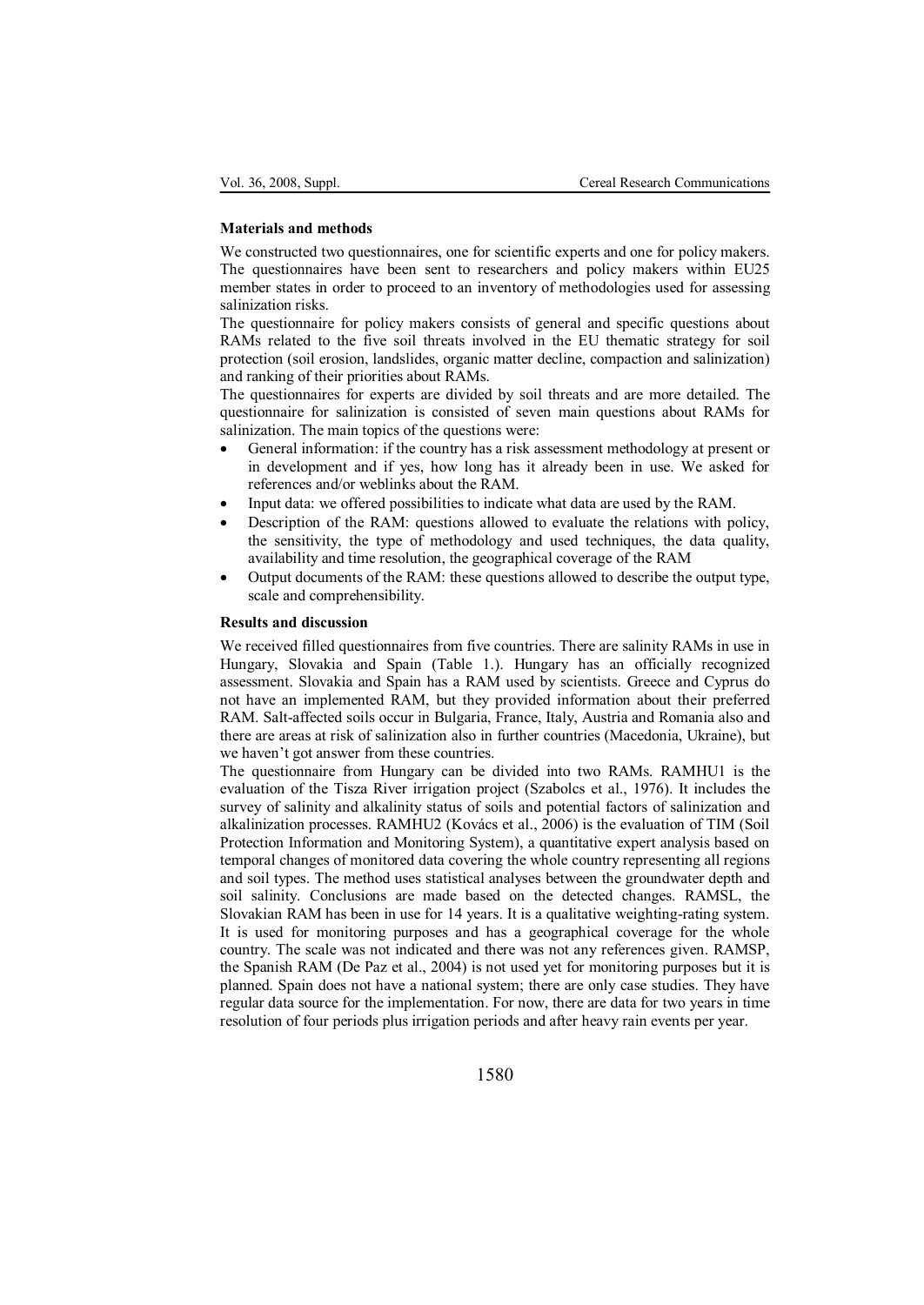The range of input parameters of the studied RAMs are similar, the observation density is similar in RAMHU2 and RAMSP and much higher in RAMHU1, the data is mainly obtained by field observation and laboratory analysis, in RAMSL by remote sensing and in RAMSP also GIS technique is used (Table 2). The output type and scale depend on the goal of each research activity (Table 3).

*Table 1.* General characteristic of RAMs

|                  | Type of methodology                             |
|------------------|-------------------------------------------------|
| RAMHU1 (TISZA)   | Salt balance calculation                        |
| RAMHU2 (TIM)     | Measurement of soil salinity changes            |
| RAMSP (VALENCIA) | Assumed effect of of irrigation waters on soils |
| RAMSL (SLOVAK)   | Remote sensing of salinization                  |

|                            | Range of input variables                                                                                                                                                                                                                      | Data source                                                                        | Observation<br>density (data<br>per<br>ha) |
|----------------------------|-----------------------------------------------------------------------------------------------------------------------------------------------------------------------------------------------------------------------------------------------|------------------------------------------------------------------------------------|--------------------------------------------|
| RAMHU1<br>(TISZA)          | Soil<br>soil texture, chemical<br>type.<br>properties of irrigation water, soil<br>characteristics, groundwater information,<br>soil hydraulic properties, land use, spatial<br>soil information                                              | -Field observation<br>-Laboratory analysis                                         | ca 100 obs/km2                             |
| RAMHU2<br>(TIM)            | salinity,<br>Climate,<br>soil<br>pH,<br>soil<br>groundwater depth                                                                                                                                                                             | -Field observation<br>-Laboratory analysis                                         | 1236/100<br>000km2<br>i.e. $0.013$ obs/km2 |
| <b>RAMSP</b><br>(VALENCIA) | chemical<br>Soil<br>soil<br>texture.<br>type.<br>properties of irrigation water, climate,<br>soil<br>characteristics, soil hydraulic<br>properties, groundwater information,<br>pedotransfer functions, land use, spatial<br>soil information | -Field observation<br>-Laboratory analysis<br>-Geographical<br>information systems | 66/380 000ha i.e<br>$0.017$ obs/km2        |
| RAMSL<br>(SLOVAK)          | Soil typological unit (STU) (soil type),<br>soil texture (STU level), climate, soil<br>characteristics, groundwater information,<br>pedotransfer functions, soil hydraulic<br>properties, land use (crop system)                              | -Remote sensing                                                                    |                                            |

*Table 2.* Inputs of RAMs based on the filled questionnaires

*Table 3.* Outputs of RAMs based on the filled questionnaires

|                             | Type of output                            | Scale of the mapping<br>presentation of risk |
|-----------------------------|-------------------------------------------|----------------------------------------------|
| <b>RAMHU1</b><br>(TISZA)    | Salinization risk                         | 1:25,000                                     |
| RAMHU <sub>2</sub><br>(TIM) | Salinizaton risk                          | 1:1,000,000                                  |
| <b>RAMSP</b><br>(VALENCIA)  | Risk zone map<br>Other susceptibility map | regional                                     |
| <b>RAMSL</b><br>(SLOVAK)    | Elements at risk                          | no information                               |

## **Conclusions**

We have received filled questionnaires from five countries, from which three have RAM for salinization. The questionnaires don't contain detailed information about the methodologies so we used the original scientific publications also. All RAMs use soil